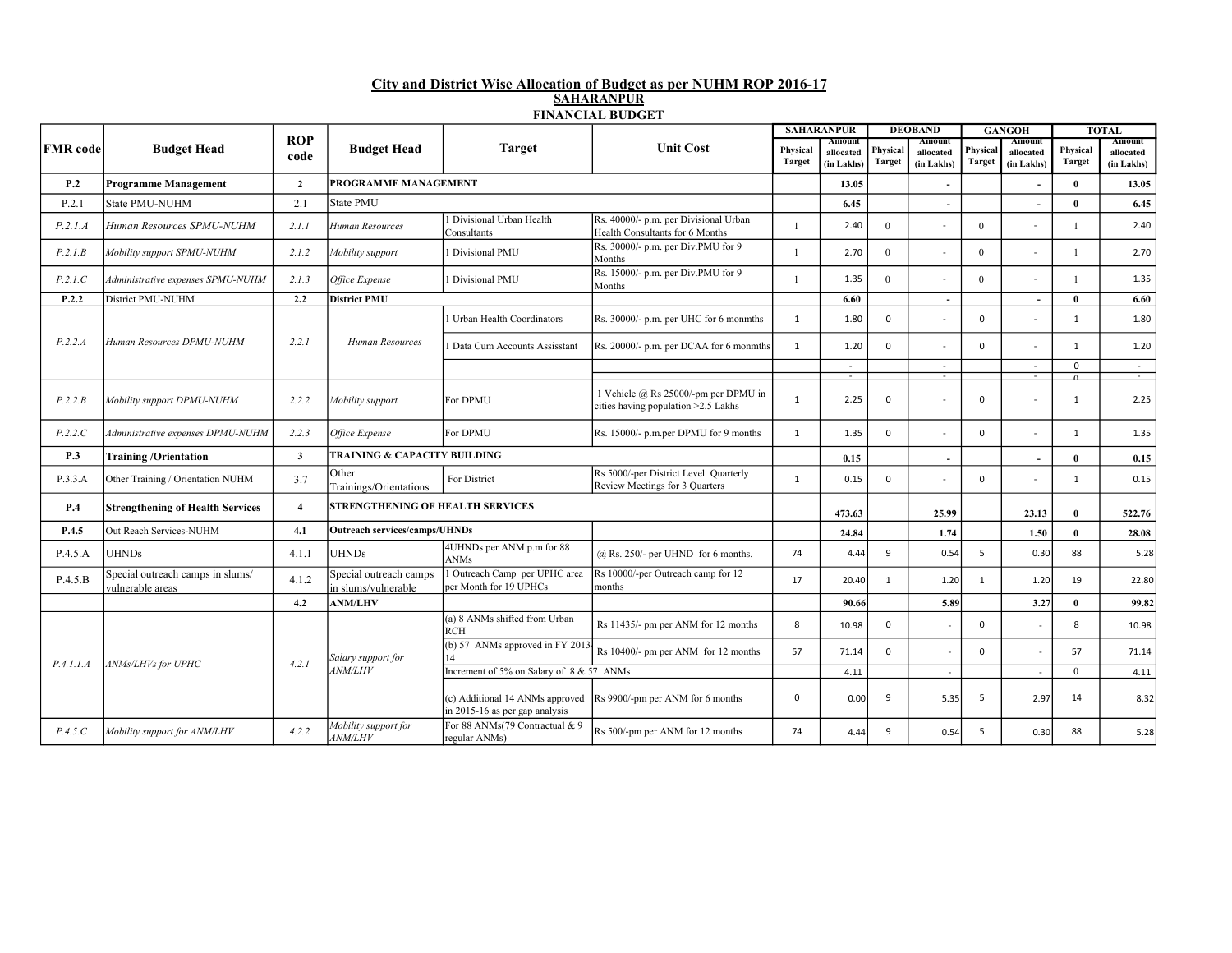## City and District Wise Allocation of Budget as per NUHM ROP 2016-17 SAHARANPUR FINANCIAL BUDGET

|                 | <b>Budget Head</b>                  |                    | <b>Budget Head</b>                                                                             | <b>Target</b>                                                                                             | <b>Unit Cost</b>                                                                               |                           | <b>SAHARANPUR</b>                 |                           | <b>DEOBAND</b>                    | <b>GANGOH</b>             |                                   | <b>TOTAL</b>              |                                   |
|-----------------|-------------------------------------|--------------------|------------------------------------------------------------------------------------------------|-----------------------------------------------------------------------------------------------------------|------------------------------------------------------------------------------------------------|---------------------------|-----------------------------------|---------------------------|-----------------------------------|---------------------------|-----------------------------------|---------------------------|-----------------------------------|
| <b>FMR</b> code |                                     | <b>ROP</b><br>code |                                                                                                |                                                                                                           |                                                                                                | Physical<br><b>Target</b> | Amount<br>allocated<br>(in Lakhs) | Physical<br><b>Target</b> | Amount<br>allocated<br>(in Lakhs) | Physical<br><b>Target</b> | Amount<br>allocated<br>(in Lakhs) | Physical<br><b>Target</b> | Amount<br>allocated<br>(in Lakhs) |
|                 |                                     | 4.3                | Urban PHC (UPHC)                                                                               |                                                                                                           |                                                                                                |                           | 358.13                            |                           | 18.36                             |                           | 18.36                             | $\mathbf{0}$              | 394.86                            |
| P.4.4.2.A       | Equipment for UPHC                  | 4.3.1              | Renovation/upgradation<br>of existing facility to<br>UPHC                                      | For Mini Autoclave, Microscope &<br>Equipments to ANMs                                                    | Rs. 1.00 Lakh per UPHC for 19 UPHCs                                                            | 17                        | 17.00                             | 1                         | 1.00                              | 1                         | 1.00                              | 19                        | 19.00                             |
| P.4.2.1.A       | UPHC-NC                             | 4.3.2              | <b>Building of new UPHC</b>                                                                    |                                                                                                           |                                                                                                |                           |                                   |                           |                                   |                           |                                   | $\mathbf{0}$              |                                   |
|                 |                                     | 4.3.3              |                                                                                                |                                                                                                           | Operation cost support for running UPHC (other than untied grants and medicines & consumables) |                           | 226.38                            |                           | 10.61                             |                           | 10.61                             | $\mathbf{0}$              | 247.61                            |
|                 |                                     | 4.3.3.1            | Human Resource                                                                                 |                                                                                                           |                                                                                                |                           | 192.30                            |                           | 7.97                              |                           | 7.97                              | $\mathbf{0}$              | 208.25                            |
|                 |                                     |                    |                                                                                                | (a) 8 Fulltime MOs shifted from<br>Urban RCH                                                              | Rs 41600/-p.m. Per MO for 12 months                                                            | $\mathbf{8}$              | 39.94                             | $\Omega$                  |                                   | $\Omega$                  |                                   | $\mathbf{R}$              | 39.94                             |
|                 | P.4.1.3.1.A   MO at UPHC Full-time  |                    |                                                                                                |                                                                                                           |                                                                                                | $\theta$                  | $\sim$                            | $\Omega$                  |                                   | $\theta$                  |                                   | $\theta$                  | $\sim$                            |
|                 |                                     |                    |                                                                                                | Increment of 5% on Salary of 8 Mos                                                                        |                                                                                                |                           | 2.00                              |                           | $\omega$                          |                           | $\omega$                          | $\theta$                  | 2.00                              |
|                 |                                     |                    | $4.3.3.1.1$ MO salary                                                                          | (c) 2 Full time Mos approved for<br>new UPHCs                                                             | Rs 36000/-p.m. per MO for 6 months                                                             | $\theta$                  | $\sim$                            |                           | 2.16                              |                           | 2.16                              | $\overline{2}$            | 4.32                              |
|                 | P.4.1.3.1.B MO at UPHC Part-time    |                    |                                                                                                | (d) 17 Parttime MO                                                                                        | Rs 21600/-p.m. Per MO for 12 months                                                            | 17                        | 44.06                             | $\theta$                  | 0.00                              | $\mathbf{0}$              | 0.00                              | 17                        | 44.06                             |
|                 |                                     |                    |                                                                                                | Increment of 5% on Salary of 17 Mos                                                                       |                                                                                                |                           | 2.20                              |                           |                                   |                           |                                   | $\theta$                  | 2.20                              |
|                 |                                     |                    |                                                                                                | (e) 2 Part time Mos approved for<br>new UPHCs                                                             | Rs 21600/-p.m.per MO for 6 months                                                              | $\Omega$                  | $\sim$                            | -1                        | 1.30                              | 1                         | 1.30                              | $\overline{2}$            | 2.59                              |
|                 | Staff nurse for UPHC                |                    |                                                                                                | (a) 8 Staff Nurses shifted from<br>Urban RCH                                                              | Rs 19060/-pm per SN for 12 months                                                              | 8                         | 18.30                             | $\Omega$                  |                                   | $\Omega$                  |                                   | 8                         | 18.30                             |
| P.4.1.2.A       |                                     |                    |                                                                                                | (b) 5 Staff Nurses (1 additional SN<br>for 5 UPHCs each shifted from<br>urban RCH)                        | Rs 17325/-pm per SN for 12 months                                                              | .5                        | 10.40                             | $\Omega$                  |                                   | 0                         |                                   | .5                        | 10.40                             |
|                 |                                     |                    | Salary of paramedical&<br>nursing staff (Staff<br>Nurse/Lab<br>Technician/Pharmcist/Oth<br>er) | Increment of 5% on Salary of 8 & 5 SNs                                                                    |                                                                                                |                           | 1.43                              |                           | $\sim$                            |                           | $\overline{\phantom{a}}$          | $\Omega$                  | 1.43                              |
|                 |                                     |                    |                                                                                                | (c) 2 SNs per UPHCs for 2 New<br><b>UPHC</b>                                                              | Rs 16500/-pm per SN for 6 months                                                               | $\mathbf 0$               |                                   | 2                         | 1.98                              | 2                         | 1.98                              | $\overline{a}$            | 3.96                              |
|                 | Pharmacists at UPHC                 | 4.3.3.1.2          |                                                                                                | (d) 17 Pharmacist                                                                                         | Rs 17325/-pm per Pharmacist for 12<br>months                                                   | 17                        | 35.34                             | $\Omega$                  |                                   | $\Omega$                  |                                   | 17                        | 35.34                             |
| P.4.1.6.4       |                                     |                    |                                                                                                | Increment of 5% on Salary of 17 Pharmacist                                                                |                                                                                                |                           | 1.77                              |                           | 0.00                              |                           | 0.00                              | $\Omega$                  | 1.77                              |
|                 |                                     |                    |                                                                                                | (e)1 Pharmacist per UPHC for 2<br>new UPHC                                                                | Rs 16500/-pm per Pharmacist for 6<br>months                                                    | $\Omega$                  |                                   | $\mathbf{1}$              | 0.99                              | 1                         | 0.99                              | $\overline{2}$            | 1.98                              |
| P.4.1.5.A       |                                     |                    |                                                                                                | (f) 17 Lab Technician                                                                                     | Rs12400 /-pm per Lab Technician for 12<br>months                                               | 17                        | 25.30                             | $\Omega$                  |                                   | $\Omega$                  |                                   | 17                        | 25.30                             |
|                 | Lab Technicians at UPHC             |                    |                                                                                                | Increment of 5% on Salary of 17 LTs                                                                       |                                                                                                |                           | 1.26                              |                           | 0.00                              |                           | 0.00                              | $\theta$                  | 1.26                              |
|                 |                                     |                    |                                                                                                | (g)1 Lab Technician per UPHC for<br>2 new UPHCs                                                           | Rs 11800/-pm per Lab Technician for 6<br>months                                                | $\Omega$                  | 0.00                              | 1                         | 0.71                              | $\mathbf{1}$              | 0.71                              | $\overline{2}$            | 1.42                              |
|                 | P.4.1.10.A Other Support staff-NUHM | 4.3.3.1.3          | Salary of support staff<br>(non clinical staff)                                                | Position not Approved. Lumpsum<br>amount approved for outsourcing<br>support staff services. Budget for 6 | Rs 5717/- p.m. per Sweeper cum<br>Chowkidarfor 8 Sweeper cum Chowkidar<br>for 6 months         | 8                         | 2.74                              | $\Omega$                  |                                   | $\Omega$                  |                                   | 8                         | 2.74                              |
|                 |                                     |                    |                                                                                                | months allocated as per approval<br>from last year.                                                       | Rs 14000/-pm per UPHC for support staff<br>for 6 months                                        | 9                         | 7.56                              | 1                         | 0.84                              | 1                         | 0.84                              | 11                        | 9.24                              |